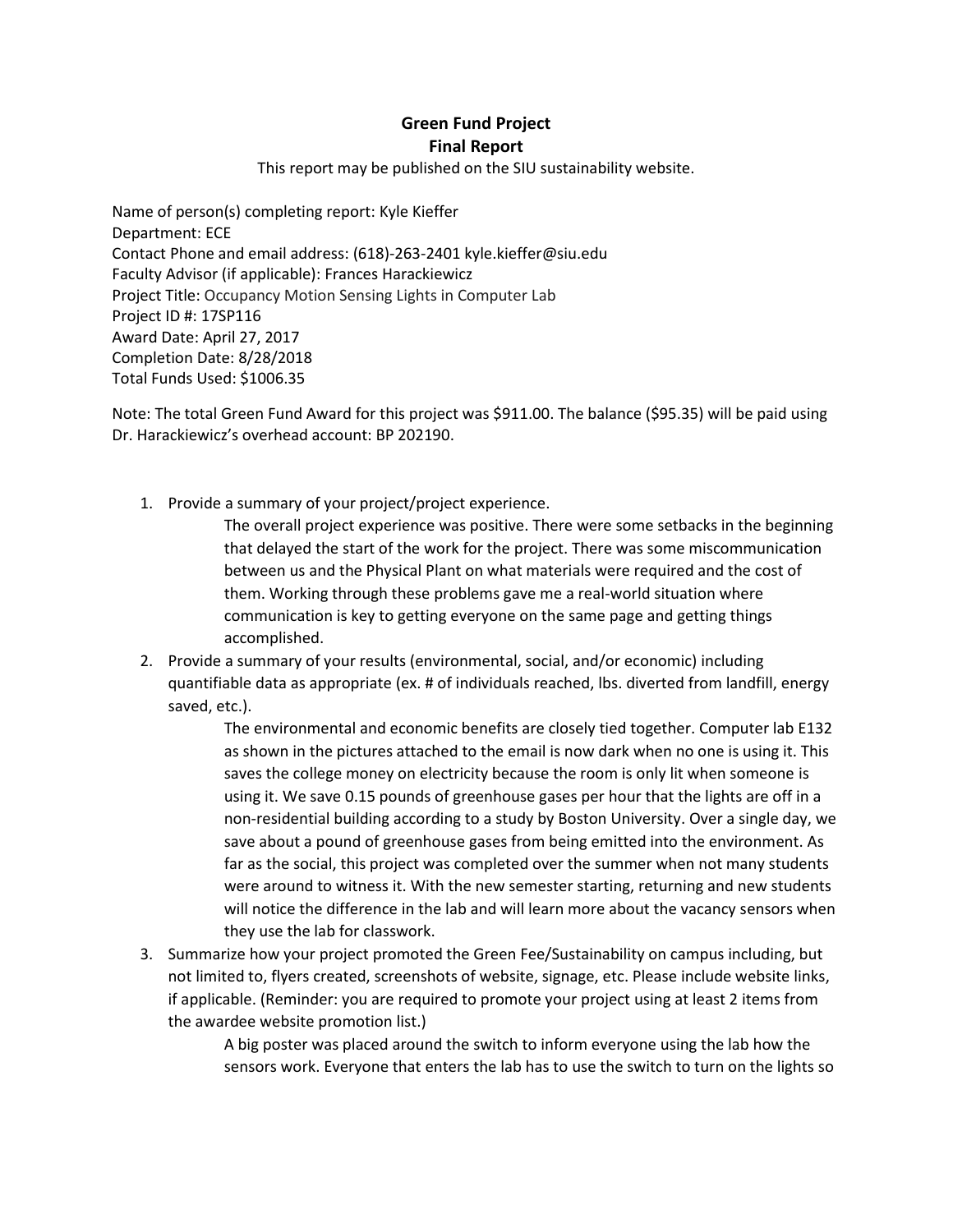they are forced to see the poster. We will be making a press release once the other lab has been installed with the same vacancy sensors later this year.

4. Provide evidence of how you used the Green Fund Marker in your project.

The Green Fund Marker was incorporated into the poster design that is attached to the email. (UNIX\_poster)

5. Is there anything you would do differently if you were to do a similar project in the future? If so, please describe.

> I would do an in person meeting with someone from Physical Plant to make sure that all materials and costs are clear to everyone. A form outlining everything like a bill of materials instead of an email chain with different prices spread throughout.

6. Provide as an attachment to the email (see email address below) a minimum of 5 digital images. Images should be of high a quality as possible and be attached in jpg format, if available. Images will be used to promote interest in sustainability projects on campus and may be used on our website and in other promotional material. These can be photos of the progress of the project or the completed project. Provide captions for photos here.

UNIX\_dark shows that now the lab is dark when no one is using it.

UNIX\_doorway shows the entrance to the lab

UNIX empty1 and UNIX empty2 show the lab with the lights on when no one is using it UNIX\_poster shows the poster that was put around the light switch that incorporates the green fee tag.

7. List suggestions for the SIU Sustainability Council to improve the Green Fund Award Process here:

The only suggestion I have is to maybe work a little closer with the Physical Plant to maybe develop a request form that applicants can submit to the Physical Plant to get an estimate for the amount of work that they want done for their project.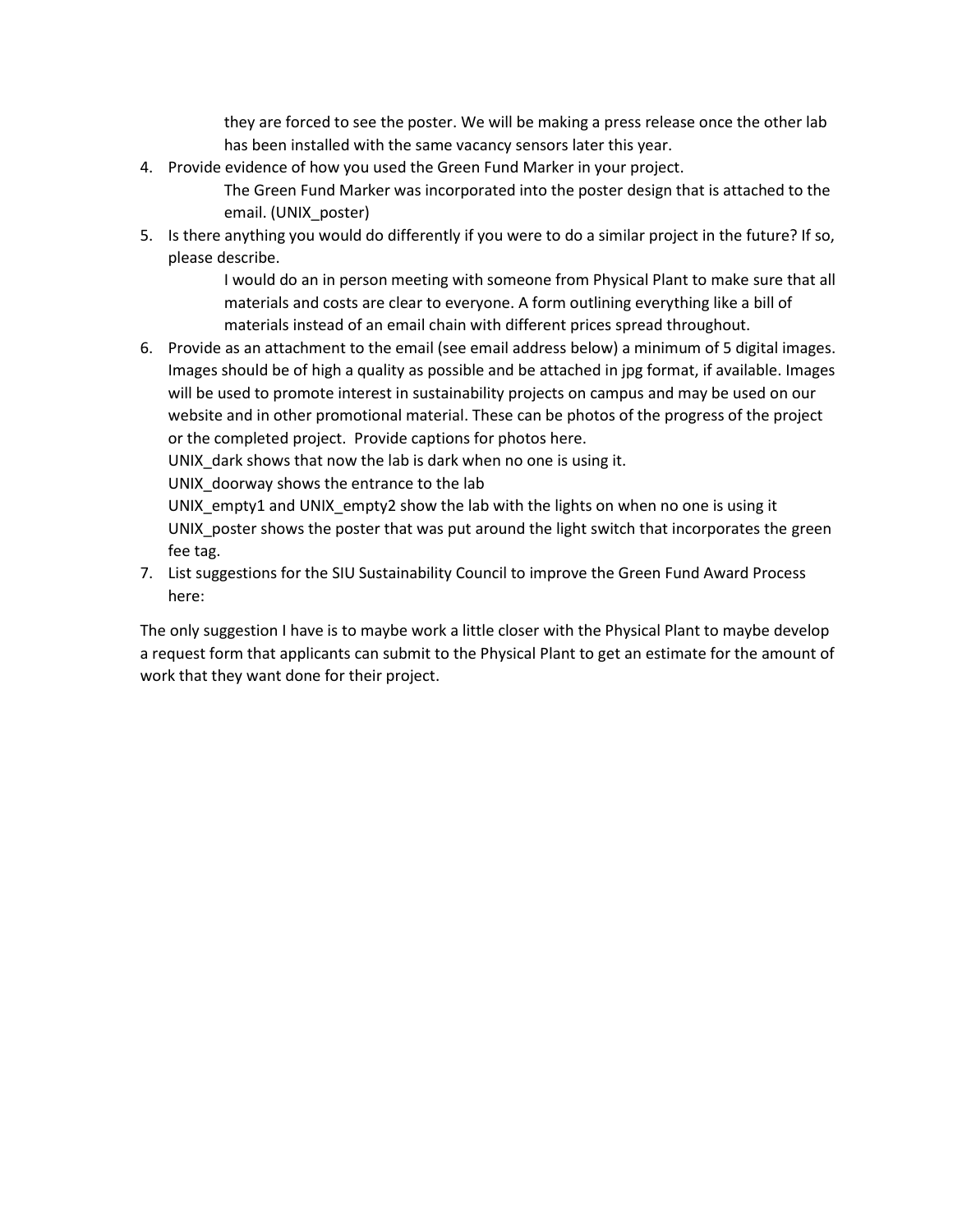